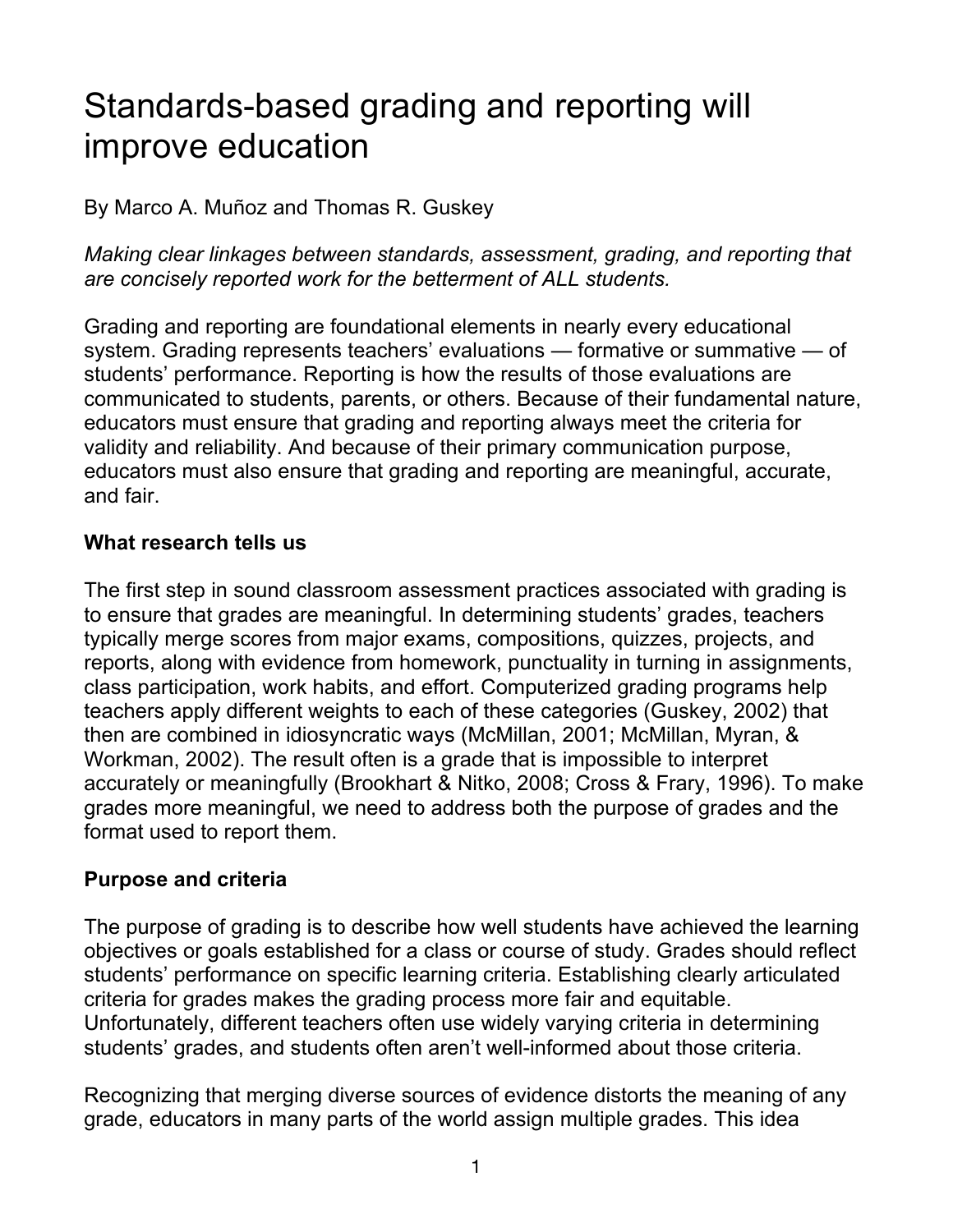provides the foundation for standards-based approaches to grading. In particular, educators distinguish among the product, process, and progress learning criteria (Guskey & Bailey, 2010).

Product criteria are favored by educators who believe grading's primary purpose is communicating summative evaluations of students' achievement and performance (O'Connor, 2002). They focus on what students know and are able to do at a particular point in time. Teachers who use product criteria typically base grades exclusively on final examination scores, final products (e.g., reports, projects, or exhibits), overall assessments, and other culminating demonstrations of learning.

Process criteria are emphasized by educators who believe product criteria don't provide a complete picture of student learning. From this perspective, grades should reflect not only the final results but also how students got there. Teachers who consider responsibility, effort, or work habits when assigning grades use process criteria. The same happens when teachers count classroom quizzes, formative assessments, homework, punctuality of assignments, class participation, or attendance.

Progress criteria are used by educators who believe the most important aspect of grading is how much students gain from their learning experiences. Other names for progress criteria include learning gain, improvement scoring, value-added learning, and educational growth. Teachers who use progress criteria look at students' improvement over a period of time, rather than just where they are at a given moment. Scoring criteria may be highly individualized among students. For example, grades might be based on the number of skills or standards in a learning continuum that students mastered and on the adequacy of that level of progress for each student. Most of the research evidence on progress criteria comes from studies of individualized instruction (Esty & Teppo, 1992) and special education programs (Gersten, Vaughn, & Brengelman, 1996; Jung & Guskey, 2010).

After establishing explicit indicators of product, process, and progress learning, teachers then assign separate grades to each indicator. In this way, they keep grades for responsibility, learning skills, effort, work habits, or learning progress distinct from grades that represent students' level of achievement or performance (Guskey, 2002; Stiggins, 2008). The intent is to provide a more accurate and comprehensive picture of what students accomplish in school.

Typically, the "achievement grade" is expressed as a letter grade or percentage that represents the teacher's best judgment of the student's level of performance relative to the explicit learning objectives for the class or course. Computations of grade point averages (GPA) and class ranks are exclusively based on these achievement or product grades. For nonacademic factors such as homework, class participation, effort, and learning progress, teachers typically record numerical marks (e.g., 4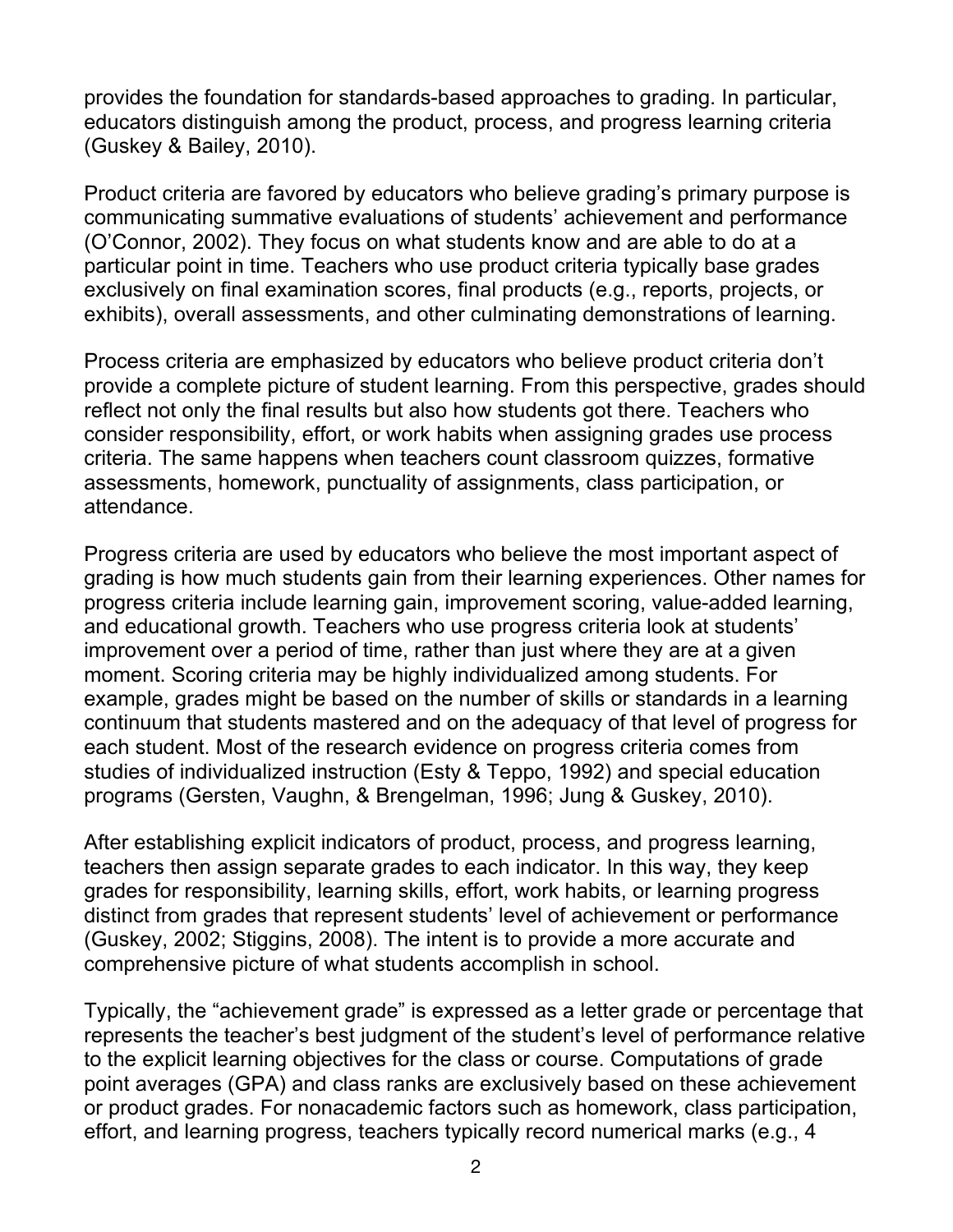= *consistently*, 3 = *usually*, 2 = *sometimes*, and 1 = *rarely*). The development of rubrics helps make this process explicit for students and parents. For example, in the case of homework, teachers may use categories such as: 4 = *all completed and turned in on time*; 3 = *only one or two missing or incomplete*; 2 = *three to five missing or incomplete*; 1 = *more than five missing or incomplete*. The key is to ensure that students understand the various performance levels so they know exactly what the mark signifies and what must be done to improve the mark (Guskey, 2006).

Teachers who report multiple grades for these different criteria don't have to worry about how to weight or combine the grading evidence. This avoids difficult arguments about the appropriateness of various weighting strategies. Reporting multiple grades also increases the validity, the reliability, and the fairness of the grading process. Furthermore, to the degree that classroom assessments of student learning are aligned with student learning outcomes addressed in large-scale state assessments, the relationship between product or achievement grades and the accountability assessment results will be much stronger (Guskey & Bailey, 2010).

# **Best practices: Reporting**

Most states today have common standards for student learning that identify what students should learn and be able to do. Despite these common standards in English language arts (ELA) and mathematics, few states have developed wellaligned and effective standards-based reporting forms that overcome multiple design and implementation issues (Guskey & Bailey, 2010). Kentucky, however, has initiated a statewide effort to develop a common, standards-based student report card for elementary and secondary grades (Guskey, Swan, & Jung, 2011). Kentucky also was the first state to start implementing the Common Core State Standards. The Kentucky experience in standards-based reporting shows us:

- Teachers need to know the domains or strands, clusters or organizing elements, and standards;
- Teachers need to base grades on explicit criteria derived from the clearly established learning standards that appear in the national standards; and
- Teachers need to clearly distinguish among product, process, and progress criteria in assigning grades (Guskey, 2009).

Furthermore, if the standards-based approach is going to work for all students, the guidelines for reporting must consider how well it will reflect the achievement of students with disabilities and English language learners (Jung, 2009; Jung & Guskey, 2010). The end result is the transformation of the traditional approach into a standards-based report card that creates a straightforward link between curriculum and assessment.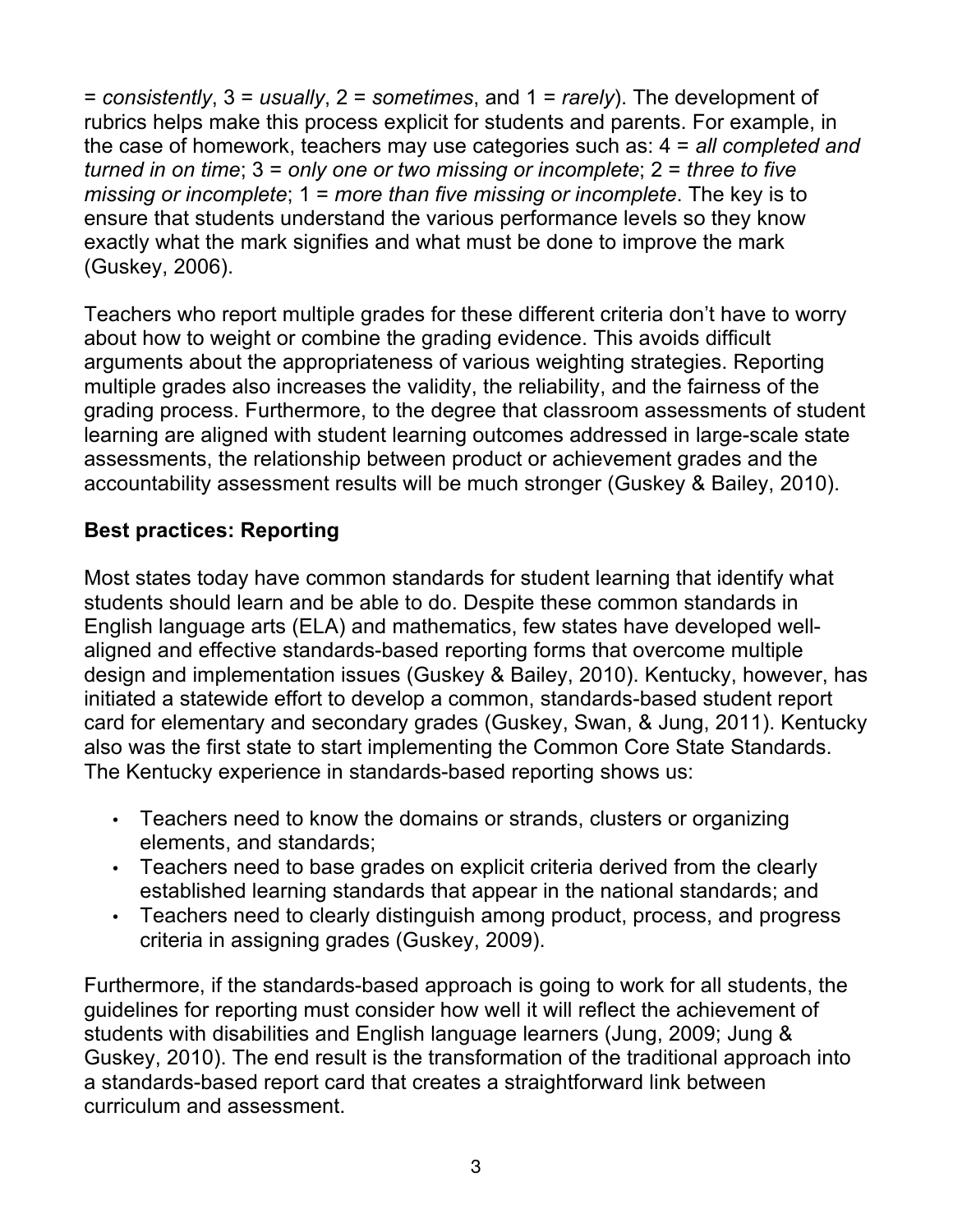#### *Standards-based procedures*

The first step in any standards-based reporting is to develop a deep understanding of the student learning standards. From this, educators can develop the critical strands of standards that will be meaningful for reporting. Typically, three to five standards in a given subject are appropriate (Guskey & Bailey, 2001). The goal is to develop reporting standards that mirror the strands in the ELA standards and the domains in mathematics standards.

In ELA, for example, teachers may consider the strands or subdomains of reading, writing, speaking/listening, and language. In math, teachers consider strands associated with operations and algebraic thinking, number and operations, fractions, measurement and data, and geometry. Some teachers might contend that the Common Core standards apply only to ELA and math. However, professional organizations in every subject area have established standards for student learning that are arranged in similar strands or subdomains. For example, the National Science Teachers Association and the National Council for Social Studies have developed their own standards; so have the national organizations for music education, physical education, arts education, and others.

Finally, success in grading and reporting will be augmented as Internet-based applications are developed that allow teachers to record student performance and tally it to determine grades. Such applications should be teacher friendly and include procedures for printing and distributing report cards.

#### *Structure and format*

Standards-based reporting forms that include students' photographs add a personalized element to the reporting process. Other demographic information such as address, class, grade level, and school should be included as well. This demographic information is followed by the standards-based information about a student's school performance.

The look of the report card changes with the grade level of the student. For elementary report cards, each subject has specific content strands so teachers can provide separate grades for each. This requires teachers to keep more detailed records of student performance and so it gives parents and students more specific information about a student's learning strengths and areas of needed growth. This process helps unpack the standards and also contributes to having more targeted supports for students, parents, and out-of-school organizations. Rubrics are developed to determine the marks for process learning goals related to preparation, participation, homework, cooperation, and respect.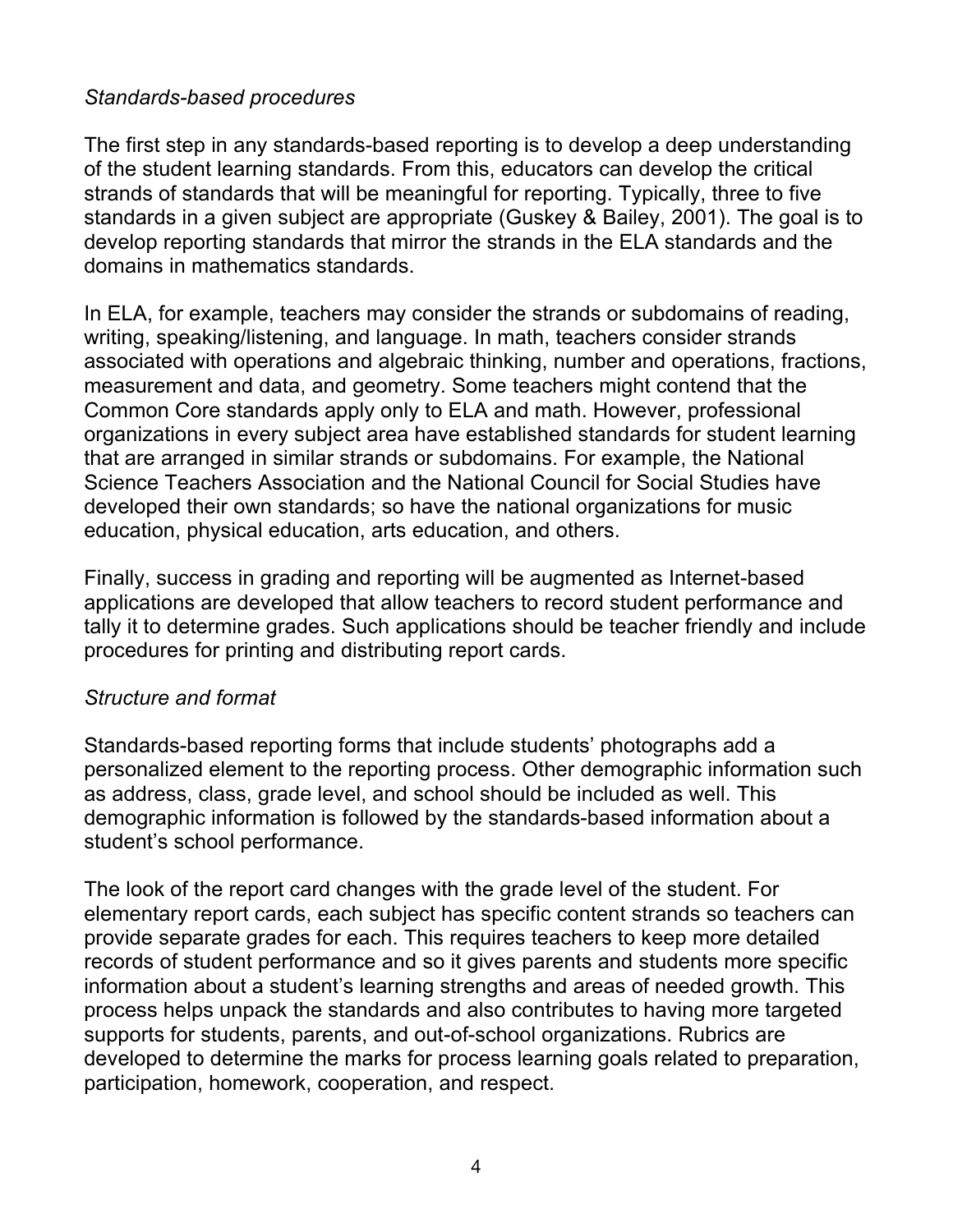Another possibility is to include process goals in sections labeled work habits, study skills, and/or citizenship. Finally, elementary school report cards need to include a section for description/comments with two components: (a) two or three sentences explaining more precisely the emphases of instruction during the grading period and (b) a sentence or two about a particular student's strengths and areas for growth. The more specific the suggestions, the more helpful they will be to students.

For secondary report cards, it is also important to personalize them with the names and photographs of each student's teachers. Merging the class schedule program with the reporting program is essential. As with the elementary report card, there is a section dedicated to academic achievement (product) grades for each subject area or course. These grades are used to determine course credit and to calculate GPA. The achievement grade must be based on the evidence of a student's academic performance and not include nonacademic factors related to work habits or class behavior. Standards are based on the strands or domains in each content area. In addition to reporting on academic achievement, process goals related to participation, cooperation, homework, and punctuality are developed. Rubrics should be available for students and parents/guardians. The description and comment sections include general statements for the class as well as individual comments about each student's performance.

Report cards at both the elementary and secondary levels should allow teachers to attach custom-scoring criteria for students who may be working on modified and/or accommodated standards. The specific strategies developed to support these modifications can then be described in the Individual Education Plan (IEP) for students with disabilities and the Individual Student Plan (ISP) for English language learners. This, in turn, helps parents and youth organizations support the targeted response-to-interventions.

### *Implications for grading and reporting*

If assessments are graded and reported the right way, they can be a powerful tool for student learning. Classroom assessment practices that inform instruction will be invaluable as teachers work to implement the Common Core standards, which are meant to prepare all students for college and/or career. Grades should be carefully computed and summary comments should be carefully formulated. Grades are most effective when they reflect only achievement. When grades include other aspects of student performance (e.g., effort or progress), they have less meaning as a summary of achievement.

# *Grading*

Based on countless interactions with teachers, we've concluded that the first step in sound classroom assessment practices associated with grades is to make them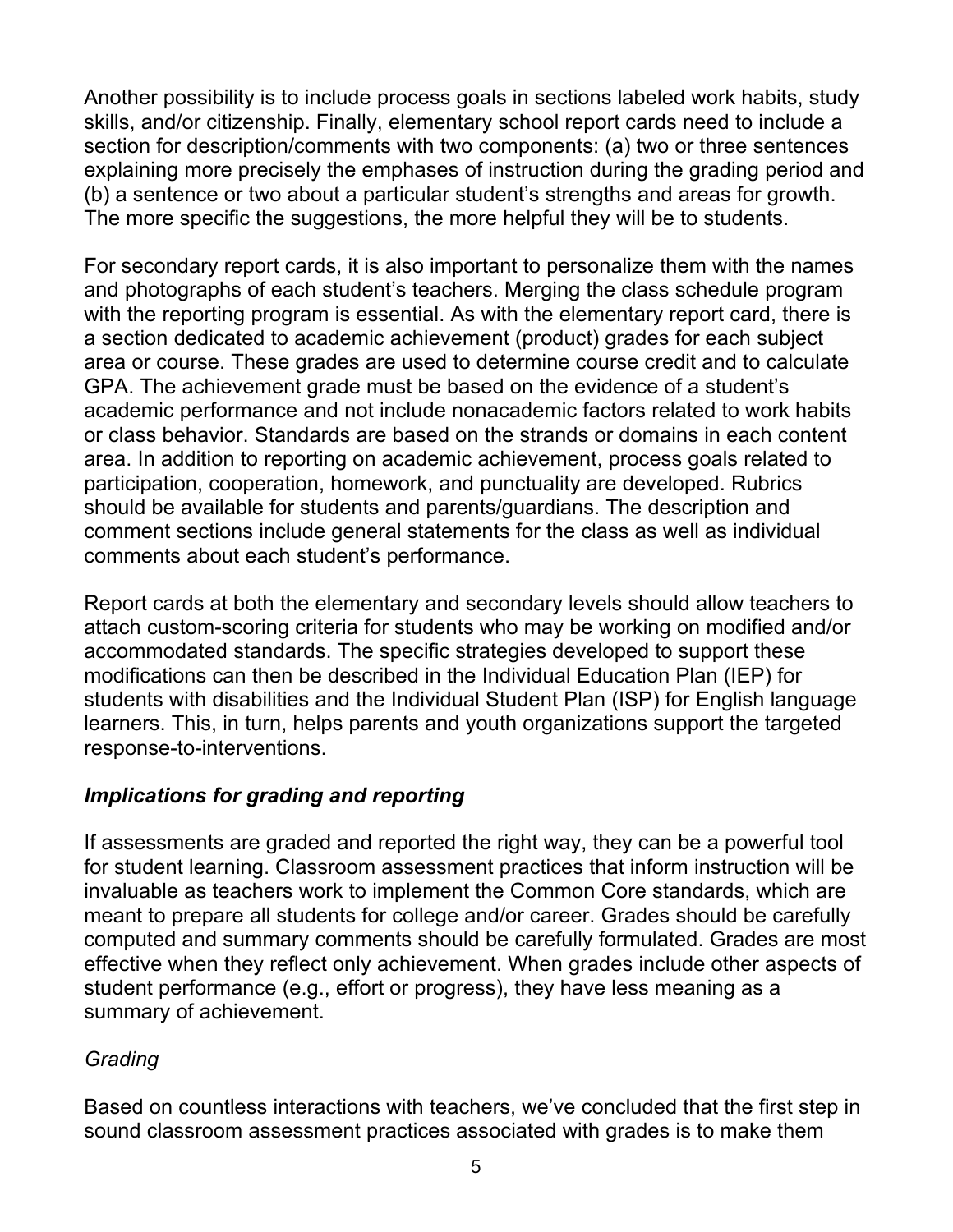meaningful. The primary issue is to figure out how to weight and combine different factors into the final grade and summative comments. When the guidelines provided within the standards are applied, the problems associated with hodgepodge grading methods may be eliminated. The standards provide a sound alternative or grading system that can be used to replace traditional grading practices.

The second element of the system is about identifying factors that relate to achievement in direct or indirect ways; teachers must decide what evidence best serves the purpose. Under the suggested system, teachers would assign separate grades for achievement, effort, and progress. Grades become more meaningful when separate grades are assigned for each category. Grades reflecting academic achievement are determined separately from undefined aspects of process and progress. The end result will be not only more meaningful grades but more useful grades that will inform teaching and learning.

#### *Reporting*

Student assessment reports should be based on a sufficient body of evidence. In addition, student assessment reports should provide a summary of student learning in a clear, timely, accurate, and useful manner. Students, parents/guardians, and others with legitimate permission should be provided with assessment reports that accurately summarize what students have learned in the classroom. Report cards have the primary function of clearly communicating the level of student performance in relation to the attainment of the learning expectations for a reporting period. These reports should identify students' strengths and areas for growth and inform decisions concerning future class placement, retention/promotion, and admission.

Reporting should be meaningful for the educational teaching and learning process. A standards-based report card that creates a straightforward link between curriculum and assessment is required. This approach overcomes the problems of poorly aligned report cards. The suggested system helps ensure that reporting reflects students' progress on mastering state standards. The suggested reporting system involves the clear identification of curricular aims or learning objectives rooted in national standards. In this system, the final reporting standards are organized around strands or domains coming directly from the national standards. The reporting system also clearly identifies the product, process, and progress criteria so that the reporting can separate these factors and avoid hodgepodge grading. This approach also recommends taking advantage of Internet technologies, as well as structuring reporting to reflect the variety of needs of different school levels — elementary and secondary report cards should be designed appropriately. Early results from pilot implementation indicate that teachers and parents favor this standards-based reporting over the traditional approach.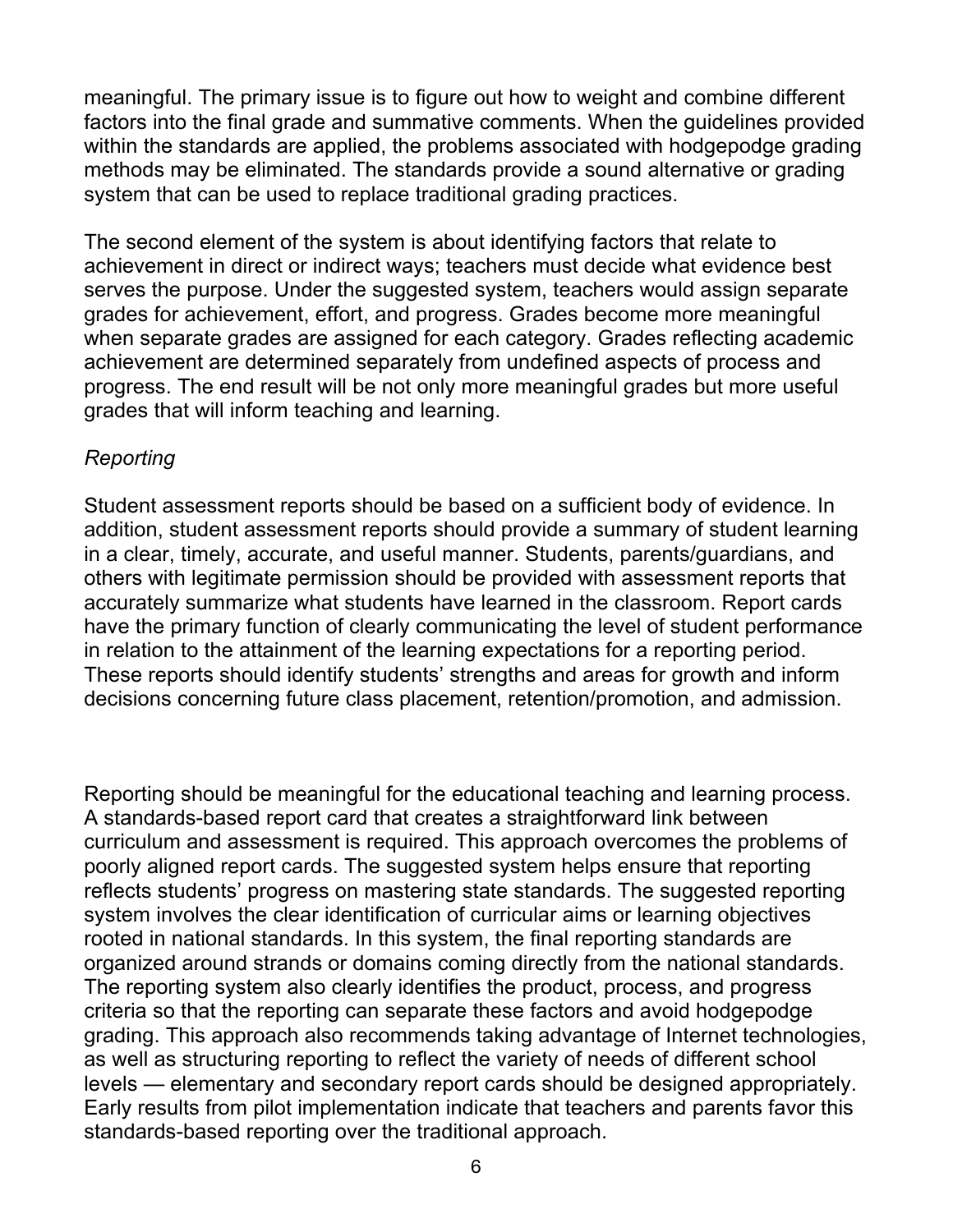## *Conclusion*

It is time to change our traditional approaches for grading and reporting in our nation's schools. The scaling-up process of the suggested approach for grading and reporting will enhance student learning. Reporting must be valid, reliable, fair, and useful; nothing less should be expected if we want to link grading and reporting with students' mastery of content and practice standards. Standards-based grading and reporting has much more to offer over the traditional scattershot approach.

All grading and reporting should start by having a clear purpose, followed by an indepth understanding of the various criteria that can be used. Equally important is the effort to explicitly link curriculum standards with grading and reporting systems. We are striving for consistency, validity, and fairness in grading and reporting practices. We are striving for enough detail to allow grading and reporting to serve as a road map of student progress in achieving their learning goals. This will assist us as we work to close the gap between current and desired states of learning and levels of achievement. Ultimately, grading and reporting are other important tools for what matters most: improving student learning.

## **REFERENCES**

Brookhart, S.M. & Nitko, A.J. (2008). *Assessment and grading in classrooms.* Upper Saddle River, NJ: Pearson Education.

Cross, L.H. & Frary, R.B. (1996, April). *Hodgepodge grading: Endorsed by students and teachers alike.* Paper presented at the annual meeting of the National Council on Measurement in Education, New York, NY.

Esty, W.W. & Teppo, A.R. (1992). Grade assignment based on progressive improvement. *Mathematics Teacher, 85* (8), 616-618.

Gersten, R., Vaughn, S., & Brengelman, S.U. (1996). Grading and academic feedback for special education students and students with learning difficulties. In T.R. Guskey (Ed.), *Communicating student learning: 1996 Yearbook of ASCD* (pp. 47-57). Alexandria, VA: ASCD.

Guskey, T.R. (2002, June). Computerized grade books and the myth of objectivity. *Phi Delta Kappan, 83* (10), 775-780.

Guskey, T.R. (2006, May). Making high school grades meaningful. *Phi Delta Kappan, 87* (9), 670-675.